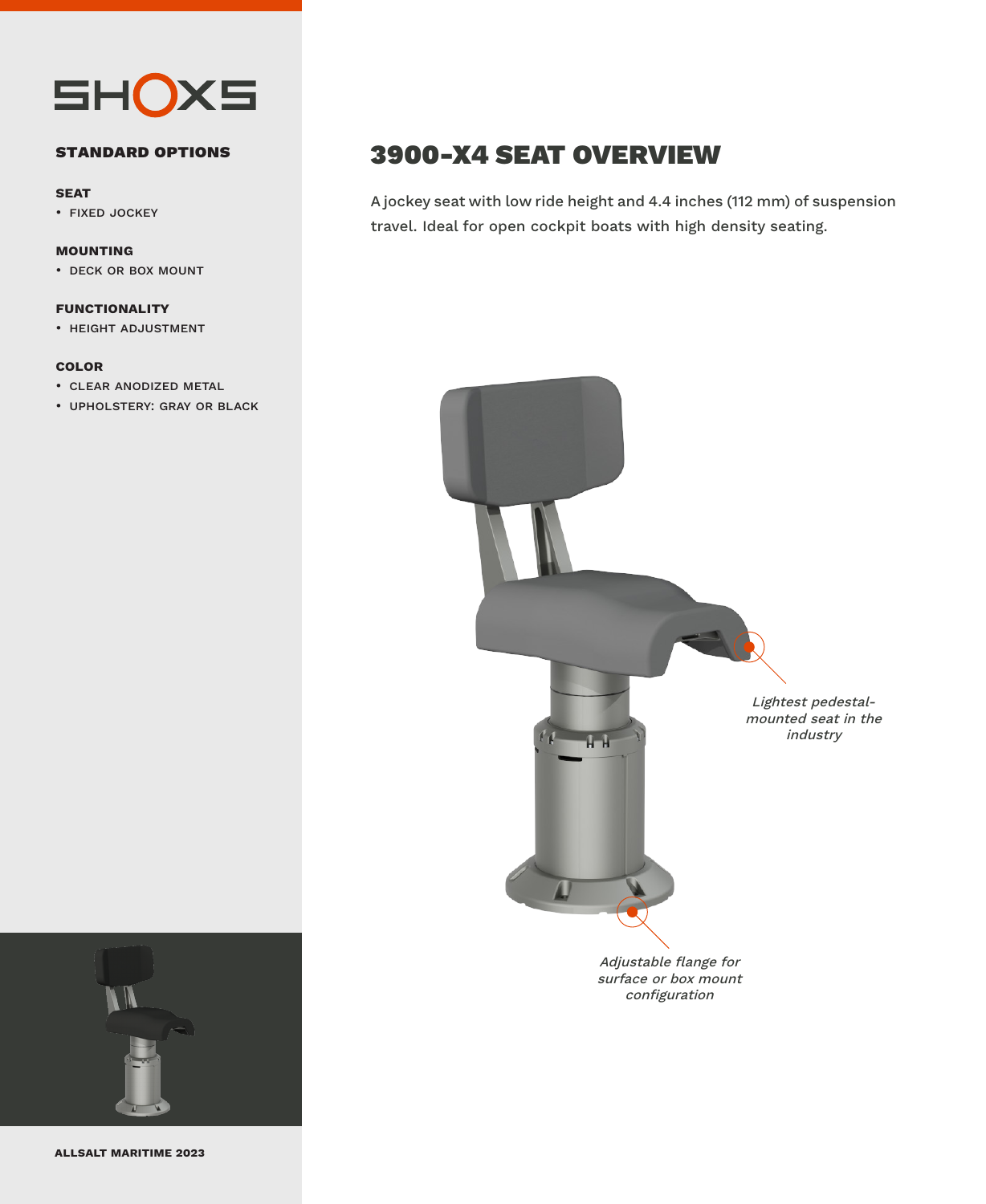3900-X4



### SPECIFICATIONS: SHOXS 3900-X4

| <b>SUSPENSION TRAVEL</b> | 112 mm / 4.4 in                                                      |
|--------------------------|----------------------------------------------------------------------|
| <b>BASE WEIGHT</b>       | 14 kg / 32 lb                                                        |
| <b>MATERIAL</b>          | CNC Aluminum, 316 SS                                                 |
| <b>FINISH</b>            | Hard Anodized: Aluminum                                              |
| <b>UPHOLSTERY</b>        | Waterproof Marine Vinyl, UV Stable and Mold Resistant, Gray or Black |
| <b>MOUNTING</b>          | Deck, Box                                                            |

**allsalt maritime 2023**